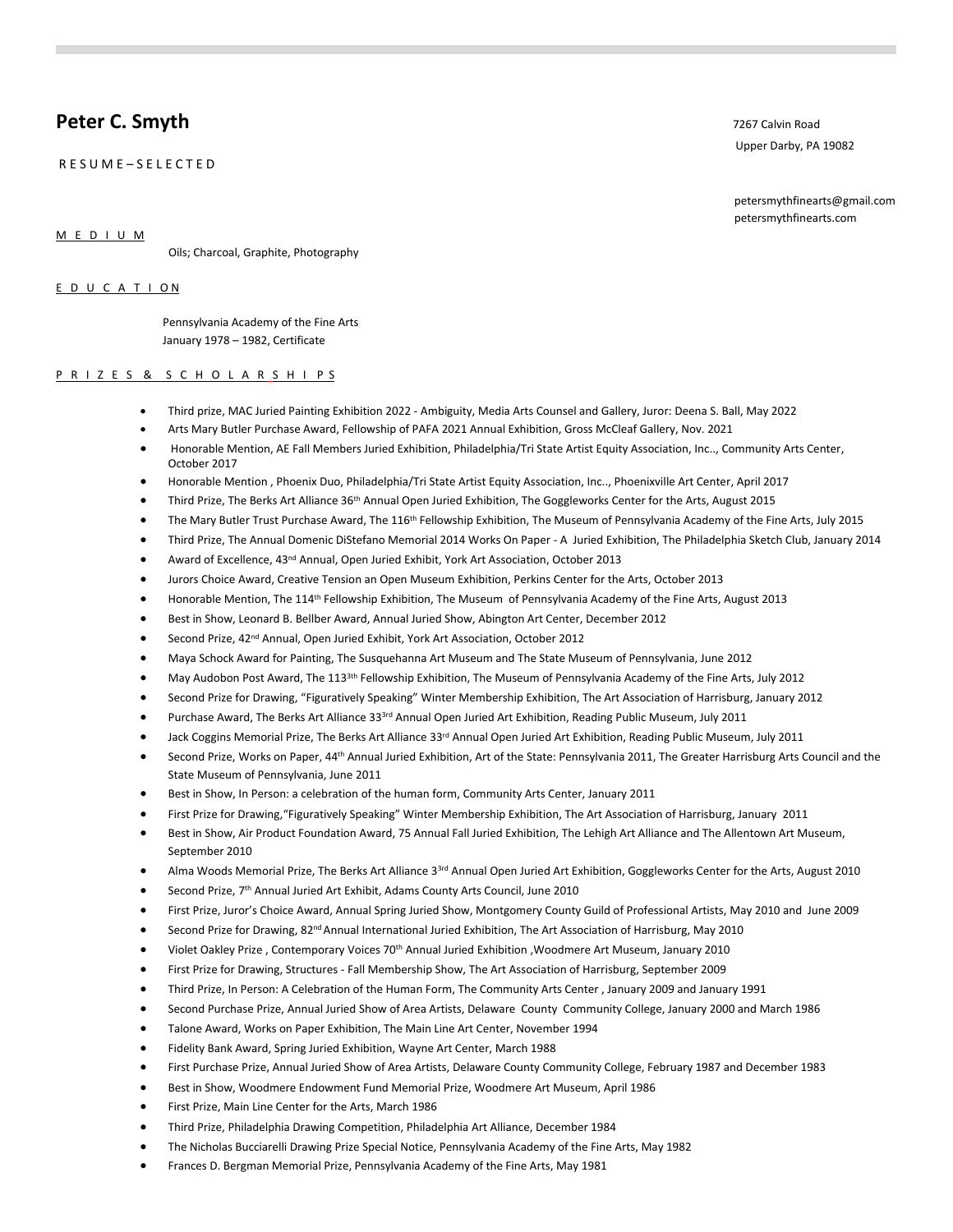- Mabel Wilson Woodrow Prize, Fellowship of the Academy of the Fine Arts Show, November 1981
- Robert B. Erhman Scholarship, Pennsylvania Academy of the Fine Arts, 1980-1981 and 1981-1982
- Half Tuition Scholarship, Pennsylvania Academy of the Fine Arts, 1979-1980

#### G R O U P S H O W S

- Outside-the-Box Regional Photography Exhibition, Oxford Art Alliance, February 2022
- Artist Equity Photography Winter Show, On Line, February 2022
- Beacon for the Future, HOT BED Gallery, June 2020
- Open Door Exhibition, Lancaster County Art Association, June 2018
- "Radius: Diverging Lines from a Common Center", Philadelphia/Tri State Artist Equity Association, Inc., Franklin Commons, January 2016
- Show us Your Dark Side, Chester County Art Association, October 2015
- "Figuratively Speaking" Winter Membership Exhibition, The Art Association of Harrisburg, January 2012
- International Four Person Exhibit, The Art Association of Harrisburg, April 2011, January 2011
- Small Worlds, The Plastic Club, February 2011
- Mid- Summer Invitational, Off the Wall Gallery, August 2010
- "Figuratively Speaking" Winter Membership Exhibition, The Art Association of Harrisburg, January 2010
- 72nd Annual Member's Exhibition, Mainline Art Center, January 2010
- The World of the Professional Artist #5, Montgomery County Guild of Professional Artists, January 2011
- "Self Portraits": Special Exhibition of the Art Association of Harrisburg, The Whitaker Centre Science, October 2009
- Sidetracks Art Gallery, September 2009, September 2008
- Structures, Art Association of Harrisburg, September 2009
- 71st Annual Members' Exhibition, Main Line Art Center, December 2008
- Concepts In Drawing, Wayne Art Center, January 1995
- Works on Paper Exhibition, Main Line Center for the Arts, November 1994
- Art at the Armory II, 103 Engineers Armory, May 1992
- Eight Perspectives, The Community Arts Center, April 1992
- Wayne Art Center, November 1986
- 2<sup>nd</sup> Annual Spring Art Show, Lansdowne Cultural Alliance, May 1986

### J U R I E D S H O W S

- Media Arts Council Juried Painting Exhibition, MAC Arts Center, 2022, Juror: Deena S. Ball
- Chester Count Art Association Juried Photography and Print Show, Chester Count Art Association, 2022, Juror: Caitlin LaPorte
- Fellowship of PAFA 2021 Annual Exhibition, Gross McCleaf Gallery, 2021, Juror: Rebecca Segall
- PHOTOgraphy 2019 Exhibition, Philadelphia Sketch Club, July 2021, Juror: Craig Stover
- Unstoppable, 71st Anniversary Annual Fall Juried Show, The Philadelphia/Tri State Artist Equity Association, November 2020, Juror: Michelle Marcus
- Artist Equity 71<sup>st</sup> Annual Spring Online Exhibition, May 2020, Juror: Bridgette Mayer
- 13<sup>th</sup> Annual Media Arts Council Juried Photo Exhibition, MC Gallery, October 2019, Juror: Michel Bermen
- OXAA CCAA, Oxford Art Alliance, Art Exchange, August, 2019
- Absolutely Abstract Exhibition, Philadelphia Sketch Club, August 2019
- PHOTOgraphy 2019 Exhibition, Philadelphia Sketch Club, June 2019, Juror: Ron Traver
- FAME Fellowship Annual Membership Exhibition, FPAFA, HOT-BED Gallery, May 2019, Juror: James Oliver
- The Odyssey Exhibition, The Pennsylvania Center for Photography, March 2019, Juror: Stephanie Lisle
- AE 70th Anniversary Members Juried Exhibition, The Philadelphia/Tri State Artist Equity Association, Inc., Goggleworks, March 2019, Juror: Neysa Grassi
- The 2018 PCS Annual Domenic DiStefano Memorial Works On Paper Juried Exhibition, The Philadelphia Sketch Club, January 2018, Jurors: Al Gury, Margo Tassi
- 215/610 Code Switch, Contemporary Juried Exhibition of Regional Emerging Artists, Delaware County Community College, December 2017, Juror: Odili Donald Odita
- AE Fall Members Juried Exhibition, Philadelphia/Tri State Artist Equity Association, Inc.., Community Arts Center, October 2017, Juror: Jan Baltzel
- Phoenix Duo, Philadelphia/Tri State Artist Equity Association, Inc.., Phoenixville Art Center, April 2017, Juror: Neil Dreiblbis
- The 2017 PCS Annual Domenic DiStefano Memorial Works On Paper Juried Exhibition, The Philadelphia Sketch Club, January 2017, Jurors: Bruce Garrity, Nancy Lloyd
- Fame 2016, The Fellowship of Pennsylvania Academy of the Fine Arts and the PAFA Alumni Sales Gallery, July 2016, Juror: Erica F. Battle
- PHOTOGraphy 2016, The Philadelphia Sketch Club, July 2016. Jurors: Kyle Cassidy, Rob Lybeck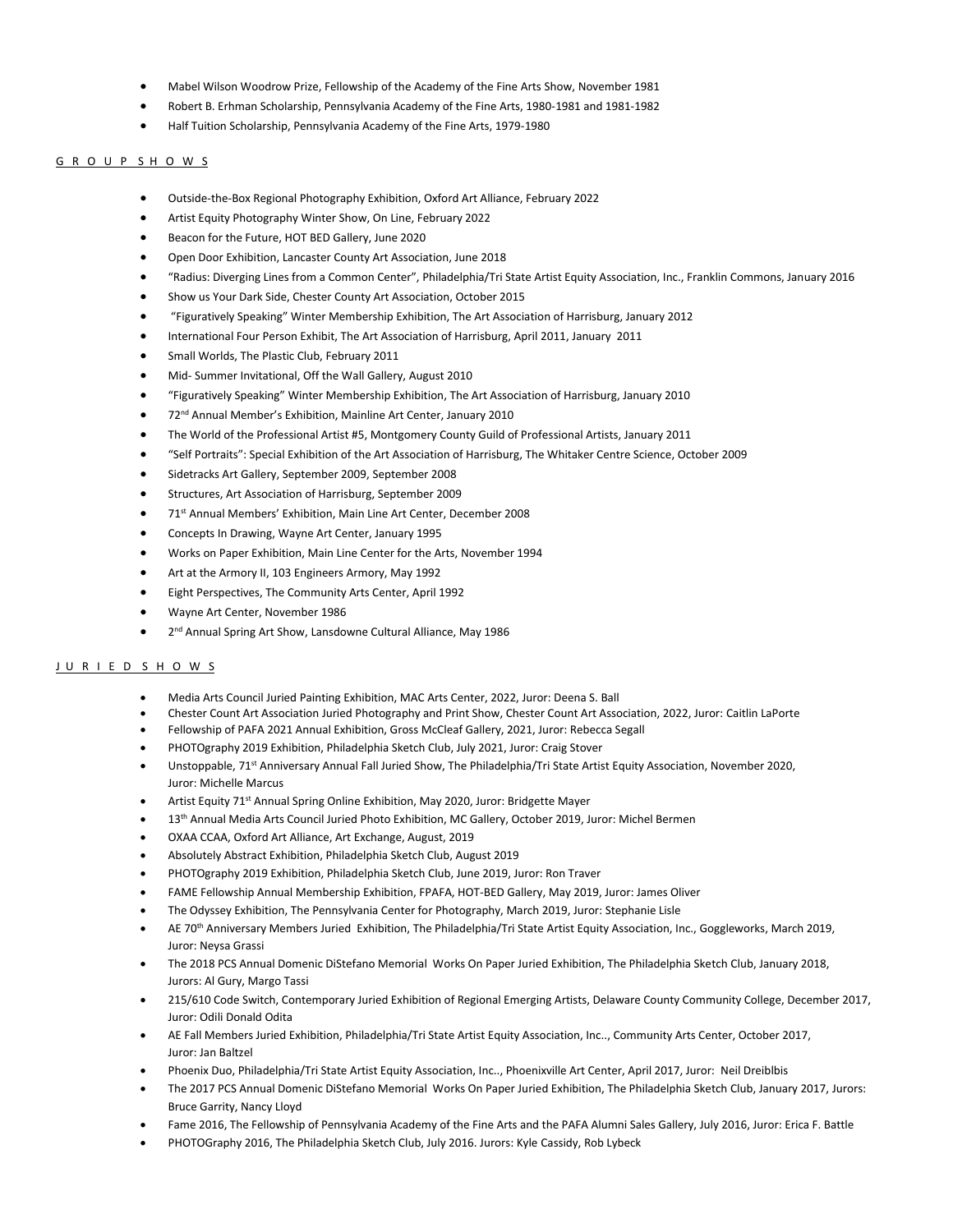- Artist Equity 2015 Fall Juried Show, Philadelphia/Tri State Artist Equity Association, Inc., Community Arts Center, November 2015, Juror: Michael Gallagher
- 3<sup>rd</sup>. Annual PCS Large Format Art Show 2015, Philadelphia Sketch Club, October 2015, Jurors: Maria Kurtzman, Larry Chestnut, Bruce Gatitty
- The Berks Art Alliance 36<sup>th</sup> Annual Open Juried Exhibition, The Goggleworks Center for the Arts, August 2015, Juror: Kristen M. Jensen
- The 116<sup>3th</sup> Fellowship Annual Juried Exhibition, The Museum of Pennsylvania Academy of the Fine Arts, July 2015, Juror: Ross Mitchell
- Art of Paper, Maryland Federation of Art, 2015, Juror: Michael O' Sullivan
- The 2014 PSC Annual Domenic DiStefano Memorial Works on Paper Juried Exhibition, Philadelphia Sketch Club, January 2014, Jurors: Beatrice Bork, Diane Hark, Garth Herrick
- Weather, The Plastic Club, December 2013, Jurors:
- Multiples, The Museum of Pennsylvania Academy of the Fine Arts, December, 2013, Jurors: Harry Philbrik, Edna S. Tuttleman, Tish Ingersoll
- 43<sup>nd</sup> Annual, Open Juried Exhibit, York Art Association, October 2013, Juror:
- Perkins Center for the Arts, Creative Tension an Open Museum Exhibition, October 2013, Juror: Charles Stainback
- The 114th Fellowship Exhibition, The Museum of Pennsylvania Academy of the Fine Arts, July 2013, Juror: Robert Valarieo; July 2012 Exhibition, Juror: Martha Mayer Erlebacher, August 2011 Exhibition, Juror: Nina Martino, Exhibitions in September 1985, November 1982
- Construction/Destruction, The Susquehanna Art Museum's DOSHI Gallery for Contemporary Art, The State Museum of Pennsylvania, June2013, Jurors: The DOSHI Committee
- Warmth of Light, Chill of Night, Susquehanna Art Museum and The Whitaker Center for Science and the Arts, June 2013, Jurors: The Doshi Committee
- 10<sup>th</sup> Annual Juried Art Exhibit, Adams County Arts Council, June 2013, Juror: Kate Stuart
- In Person: a celebration of the human form, Community Arts Center, January 2013, Juror: Christine Pfister
- Annual Juried Show, Abington Art Center, December 2012, Juror: Carmina Cianciulli
- 43<sup>nd</sup> Annual Open Juried Exhibit, York Art Association, October 2013, September 2012, October 2009, Juror: Ryan Grover
- Celebrate DOSHI: Forty is the New Forever, The Susquehanna Art Museum's DOSHI Gallery for Contemporary Art, The State Museum of Pennsylvania, August 2012, Jurors: Jurors: DOSHI committee
- The 113th Fellowship Exhibition, The Museum of Pennsylvania Academy of the Fine Arts, Juror:
- Ninth Annual Juried Art Exhibition, Adams County Arts Council, Schmucker Gallery, June 2012, Juror: Rene' Trevino, June 2010, Juror: Gerald Ross
- <sup>45th</sup> Annual Juried Exhibition, Art of the State: Pennsylvania 2012, The greater Harrisburg Arts Council and the State Museum of Pennsylvania, June 2012, Juror: Karen L. Mulder, June 2011, Jurors: Maxine Gaiber, Ricardo Viera, June 2010, Jurors: Leo Mazow - Joseph E. Elliott - Janet McCall
- Art is an entrée, not a desert, The Susquehanna Art Museum's DOSHI Gallery for Contemporary Art, The State Museum of Pennsylvania, January 2012, Jurors: Guy Freeman, Jo Margolis, Lou Schellenberg
- The Berks Art Alliance 3<sup>3rd</sup> Annual Open Juried Art Exhibition, Reading Public Museum, July 2011, Jurors: Lisa Tremper Hanover, Nancy Cambell, August 2010, Jurors: Anne M. Lampe – Jeffrey Reed
- Annual Spring Juried Show 2010, Montgomery County Guild of Professional Artists SPP Gallery, April 2011, Juror: Richard Rosenfeld
- In Person: a celebration of the human form, Community Arts Center, January 2011, Juror: David McShane, January 2009, Juror: Bo Bartlett, January 20 11
- Winter Images Exhibition ,The Plastic Club, December 2010, Juror: Robert Byrd
- 75 Annual Fall Juried Exhibition, The Lehigh Art Alliance and the Allentown Art Museum, September 2010, Jurors: Scott Noel Michael Rossman
- Absolutely Abstract, The Philadelphia Sketch Club, August 2010, Jurors: David Foss Michael Gallagher, April 1985
- August "Dog Days" Juried Show, Muse Gallery, August 2010 , Juror: Marianne Mitchell
- Eye of the Beholder: The Fine Art of the Found Object National Juried Exhibition, Maryland Federation of Art, July 2010, Juror: Peter Leibert
- Lancaster County Art Association National Juried Exhibition, June 2010, Juror : Katharine T. Carter
- 82<sup>nd</sup> Annual International Juried Exhibition, The Art Association of Harrisburg, May 2010, Juror : Erica F. Ba ttle, May 2009, Juror: Anna Gray
- Contemporary Voices 70th Annual Juried Exhibition, Woodmere Art Museum, January 2010, Juror: Michael W. Schantz
- Works On Paper A Juried Exhibition, Perkins Center for the Arts, October 2009, Juror Sid Sachs
- Miniatures, Philadelphia Sketch Club, August 2009, Jurors: Jim and Lynn Lemyre
- Contemporary Life In America, Barnstone Gallery, June 2009, Juror: Alida Fish
- Annual Spring Juried Show, Montgomery County Guild of Professional Artists SPP gallery, June 2009, Juror: Michael W. Schantz, Ph.D.
- 146<sup>th</sup> Annual Exhibition of Small Oil Paintings, The Philadelphia Sketch Club, April 2009, Jurors: Bill Ewing Maureen Drdak David Shevlino
- "The Revolution" Art Competition, Project For Nuclear Awareness, University of the Arts, April 2009
- The World Of The Professional Artist #3, Montgomery County Guild of Professional Artists SPP Gallery, January 2009, Juror: Carol Wisker
- Works On Paper 2009, The Philadelphia Sketch Club , January 2009, Jurors: Keith Mountford William David Brown
- The Betsy Meyer Memorial Exhibition, Main Line Art Center, November 2008, Juror: William Pym
- 1994 Works On Paper Exhibition, The Main Line Art Center, October 1994
- Annual Juried Show of Area Artists, Delaware County Community College, January 2000, March 1986, December 1983
- Annual Juried Exhibition, Wayne Art Center, September 1995, March 1984
- 46<sup>th</sup> Annual Juried Exhibition, Woodmere Art Museum, April 1986, Juror: Cynthia Jaffee McCabe